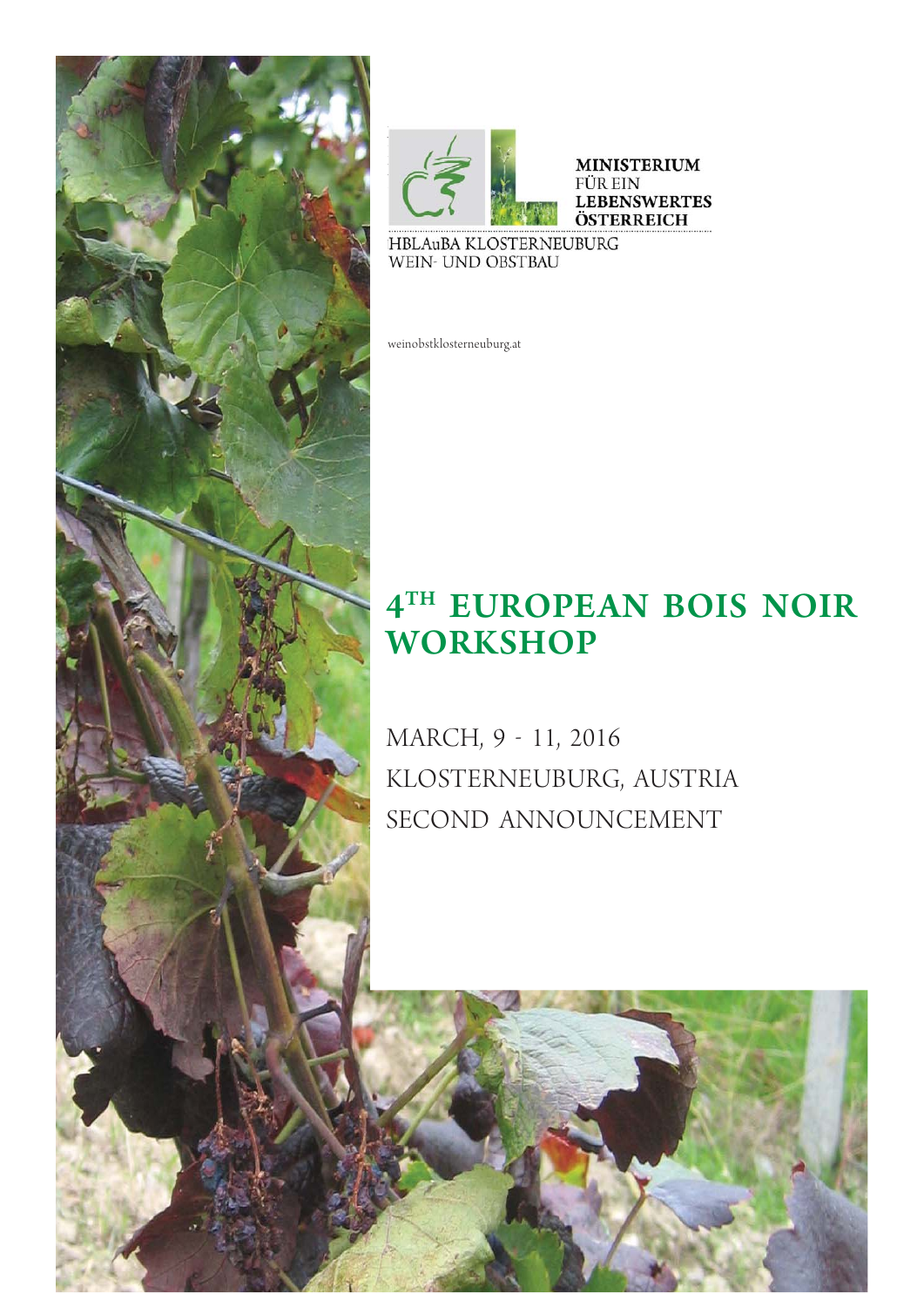## **Organised by**

Höhere Bundeslehranstalt und Bundesamt für Wein- und Obstbau Klosterneuburg Federal College and Research Institute for Viticulture and Pomology

## **Local organisers**

Monika Riedle-Bauer, Franz G. Rosner

## **Workshop programme**

The workshop will cover the following topics of grapevine Bois noir:

- Epidemiology of the disease
- Diagnosis and characterization of '*Candidatus* Phytoplasma solani' in grapevine and other hosts
- Vectors of the disease
- Control strategies
- Other related topics

and due to requests additionally the topic '*Ca.* Phytoplasma solani' on other crops

## **Conference venue**

The meeting will be held at the Federal College and Research Institute for Viticulture and Pomology Wienerstraße 74, A-3400 Klosterneuburg (www. weinobstklosterneuburg.at).

Klosterneuburg is a small town in Lower Austria (approx. 26.000 inhabitants) located at the Danube north of Vienna. Magnificent examples of cultural styles throughout the ages can be found here providing a great Romanesque, Gothic and Baroque legacy. The impressive abbey of Klosterneuburg offers visitors a fascinating 900-year-old history. Since long ago Klosterneuburg has been a well-known center for viticulture, nowadays several winegrowers and Austria's oldest winery, the Stift Klosterneuburg winery, produce excellent wines.

Austria's capital Vienna can easily be reached by public transport.

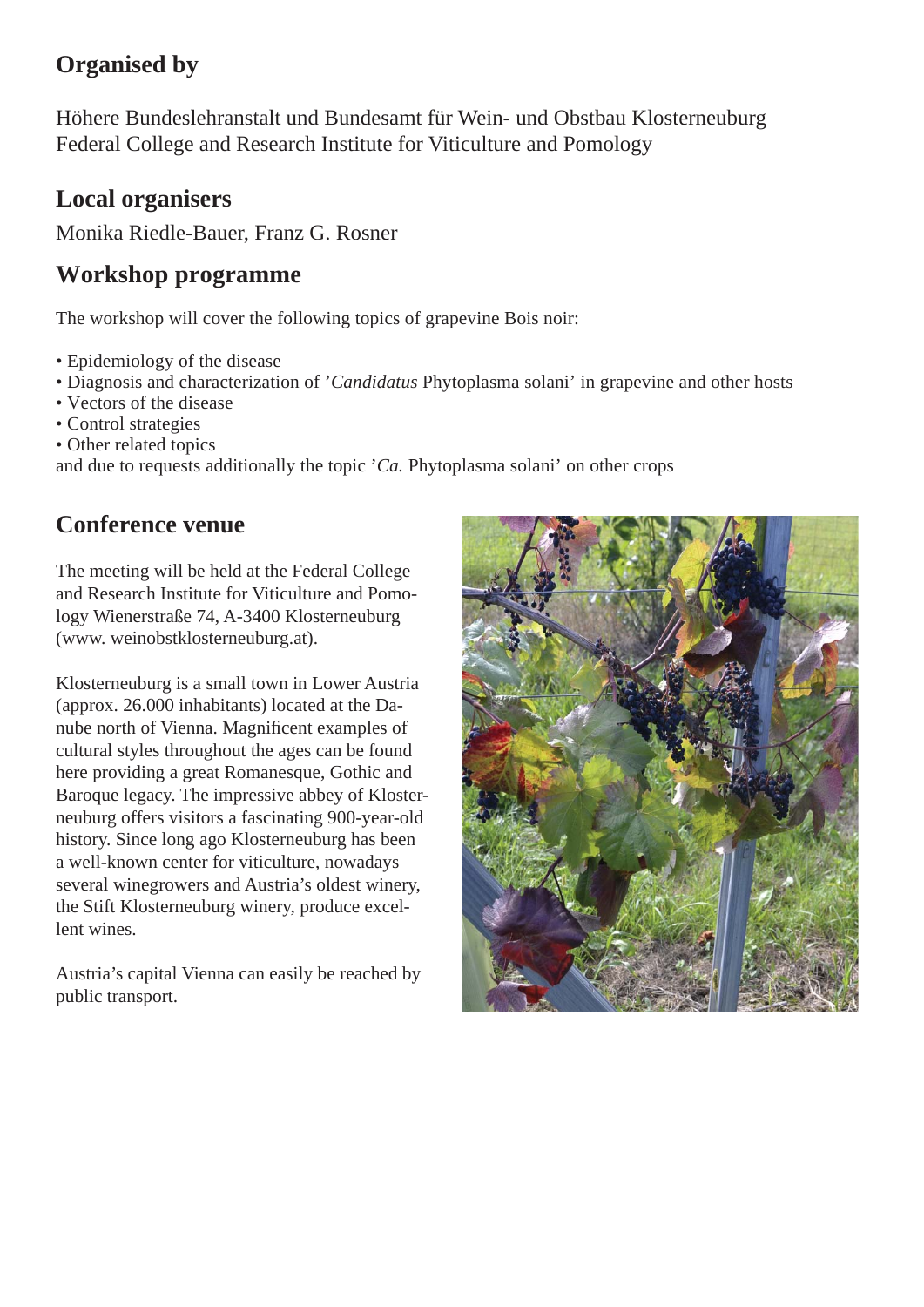## **Preliminary schedule**

| March 9 (Wednesday) | 18:00-21:00 – Welcome reception at Federal College and Research<br>Institute for Viticulture and Pomology (drinks, small snacks) |
|---------------------|----------------------------------------------------------------------------------------------------------------------------------|
| March 10 (Thursday) | $8:30-9:00$ - Registration                                                                                                       |
|                     | $9:00-13:00$ - Scientific session                                                                                                |
|                     | 14:30-16:00 Guided bus tour in Vienna                                                                                            |
|                     | 16:00-18:00 Free time in the city center                                                                                         |
|                     | 18:00-19:30 Transfer by bus to Schlumberger - sparkling wine                                                                     |
|                     | cellars in Vienna, guided tour and tasting                                                                                       |
|                     | 19:30 - At the invitation of Federal Minister Andrä Rupprechter                                                                  |
|                     | Social dinner                                                                                                                    |
|                     | 22:30 - Bus transfer to hotel                                                                                                    |
| March 11 (Friday)   | $8:30-12:00$ - Scientific session                                                                                                |
|                     | $12:00-13:00$ - Poster session                                                                                                   |
|                     | 13:00 - Lunch                                                                                                                    |
|                     | 14:30 - Guided tour at Klosterneuburg Monastery                                                                                  |

## **Registration**

Registration fees include proceedings, coffee breaks, two lunches, welcome reception, city trip to Vienna, guided tour at sparkling wine maker, conference dinner, visit to monastery Klosterneuburg. Accompanying persons can participate in welcome reception, city trip to Vienna, guided tour at sparkling wine maker, conference dinner, visit to monastery Klosterneuburg

#### **Fees**

Before December 15<sup>th</sup>, 2015: 150.00€ After December 15<sup>th</sup>, 2015: 160.00€ Accompanying persons: (including welcome reception, city trip to Vienna, guided tour at sparkling wine maker, conference dinner, visit to monastery Klosterneuburg Monastery): 50.00€ Deposit data: before December  $15<sup>th</sup>$ , 2015 or within one week after registration

#### **Payment by bank transfer**

Account name: Höhere Bundeslehranstalt und Bundesamt für Wein- und Obstbau IBAN code: AT63 3236 7001 0001 1486 BIC (SWIFT): RLNWATWW367 Payment reference: BN2016, delegate first and last name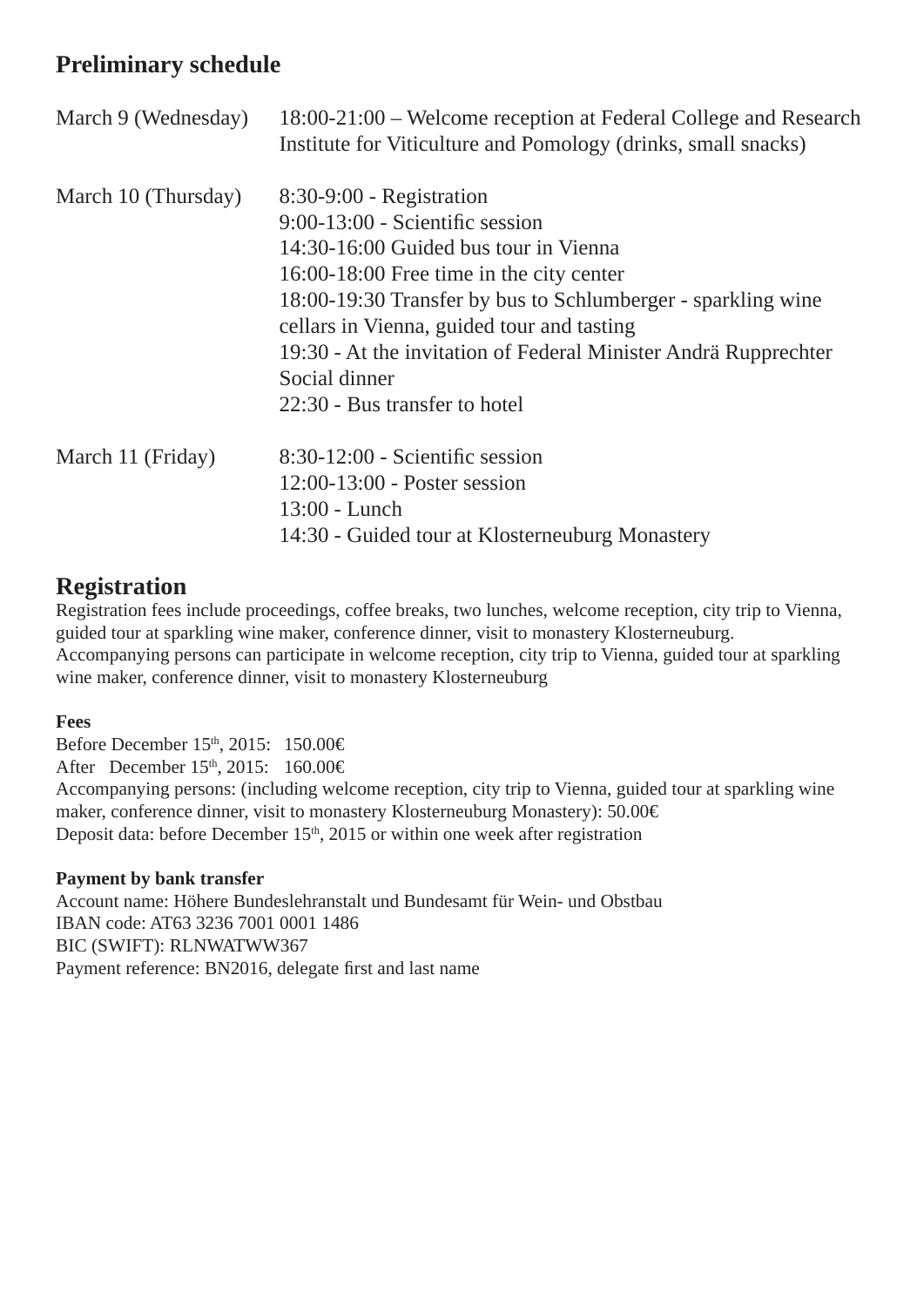## **Accomodation**

### **Hotel Schrannenhof \*\*\*\***

A-3400 Klosterneuburg, Niedermarkt 17-19; T +43 (0) 2243 32072; F +43 (0) 2243 32072-13; e-mail: info(at)schrannenhof.at; www.schrannenhof.at Prices: Single room Euro 79 including breakfast; Walking distance to conference venue 13 min.

### **Hotel Restaurant Anker \*\*\***

A-3400 Klosterneuburg, Niedermarkt 5; T +43 (0) 2243 32134; F +43 (0) 2243 32134-62; e-mail: info(at)hotel-anker.at; www.hotel-anker.at Prices: Single room Euro 56 inkluding breakfast, double room single occupancy Euro 70,-; walking distance to conference venue 10 min.

### **Hotel Pension Höhenstrasse\*\*\***

A-3400 Klosterneuburg, Kollersteig 6; T +43 (0) 2243 32191; F +43 (0) 2243 38269 e-mail: info(at) hotel-hoehenstrasse.at; www.hotel-hoehenstrasse.at Prices: Single room: €54,40 including breakfast; Double bed room single occupancy: €60 including breakfast; walking distance to conference venue 13 min.

### **Frühstückspension "Alte Mühle"** (bed & breakfast)

A-3400 Klosterneuburg, Mühlengasse 36; T +43 (0) 2243 37788; F +43 (0) 2243 37788-22;

e-mail: info(at)hotel-altemuehle.at; www.hotel-altemuehle.at

Prices: Single room: Euro 52 including breakfast; Double bed room single occupancy: Euro 68 including breakfast; walking distance to conference venue 23 min; according to requirements a transfer to the conference venue will be organized.

### **Derag Livinghotel Kaiser Franz Joseph\*\*\*\***

A-1190 Wien, Sieveringerstraße 4; T +43 (0) 1 32900 -911 / -910; F + 43 (0) 1 32900-965 e-mail: reservierung.KFJ@derag.de; www.deraghotels.de Prices: Single room: Euro 65 including breakfast; Double room: Euro 85 including breakfast; Hotel is located in Vienna, bus transfer will be organized.

The hotels guarantee pre booking of rooms and prices until November  $30<sup>th</sup>$ , 2015. We kindly ask all participants to make the hotel reservations themselves. **Please indicate: BN meeting Klosterneuburg 2016.** 

## **Deadlines**

Hotel reservation November  $30<sup>th</sup>$ , 2015 (after this date availability of rooms and prices not guaranteed) Submission of abstracts December 15<sup>th</sup>, 2015 Deadline for early registration payment December 15<sup>th</sup>, 2015

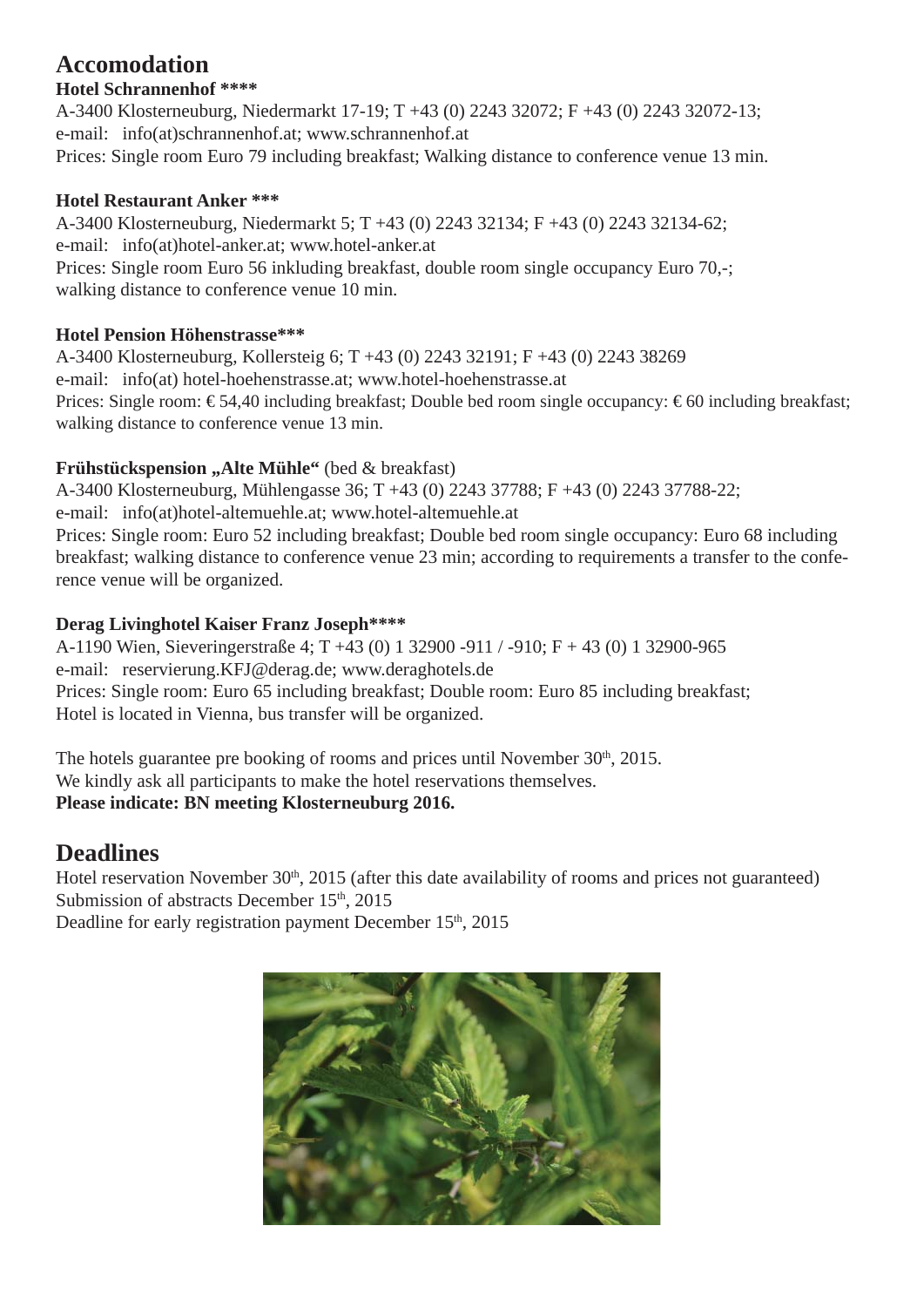## **Conference secretariat**

Registration and submission of abstracts: direktion@weinobst.at

## **Scientifi c contributions and extended abstracts**

English will be the official language of the meeting. Key notes, papers and posters will be published as extended abstract in a special issue of the journal "Mitteilungen Klosterneuburg".

Length of oral presentation  $15 \text{ min} + 5 \text{ min}$  discussion.

Posters should not exceed 90x 120 cm.

### **Guidelines for abstract submission**

Extended abstracts should not exceed 5 printed pages (page format 210 x 297; Times New Roman, font size 11) and summary should not exceed 200 words.

Figures and tables, as originals of good quality and well contrasted, are to be in their final form, ready for reproduction, pasted in the appropriate place in the text and as attached document.

### **Manuscript Organization**

Title; Authors' names; Authors' addresses; Introduction; Material and Methods; Results; Discussion (or: Results and Discussion); References. Acknowledgements and notes should be inserted previous to references.

### **References**

References in the text should be cited by author (capitalized) and date, e.g. (MÜLLER, 1996), works by two authors with 'and', e.g. (MÜLLER and MAYER, 1996). Citation to work by more authors should be abbreviated with the use of 'et al.', e.g. (MÜLLER et al., 1996).

If the authorship of a paper or other document is not provided give the editor or the corporate body at the beginning of the citation, e.g. (O.I.V., 2000). Work with the same first author and date should be coded by letters starting with 'a'.

For articles from a journal or magazine:

SECKLER, J., PFEIFFER, W. und ZÜRN, F. 1990: Verfahren zur Weinbereitung ohne Zusatz von schwefeliger Säure. Wein-Wissenschaft 45 (4): 85-90

For articles or chapters from a book or compilation:

MÜLLER, T. 1989: Nachweis und Identifizierung von Trübungen im Wein. In: WÜRDIG, G. und WOL-LER, R. (Hrsg.): Chemie des Weines. S. 867-911. – Stuttgart: Ulmer, 1989 For books:

SCHUMACHER, R. 1975: Die Fruchtbarkeit der Obstgehölze. 2. Aufl . – Stuttgart: Ulmer, 1975 For conference contributions:

MEHOFER, M. 2005: Bodenpflege und Begrünung im Hinblick auf die Stickstoffmobilisierung und Nährstoffversorgung der Rebe auf einem Lößstandort. Tagungsband XV. Kolloquium des Internationalen Arbeitskreises Begrünung im Weinbau, Weinsberg, Deutschland, S. 9-27

### **Scientifi c and logistic information**

Monika Riedle-Bauer (Monika.Riedle-Bauer@weinobst.at) Franz G. Rosner (Franz.Rosner@weinobst.at)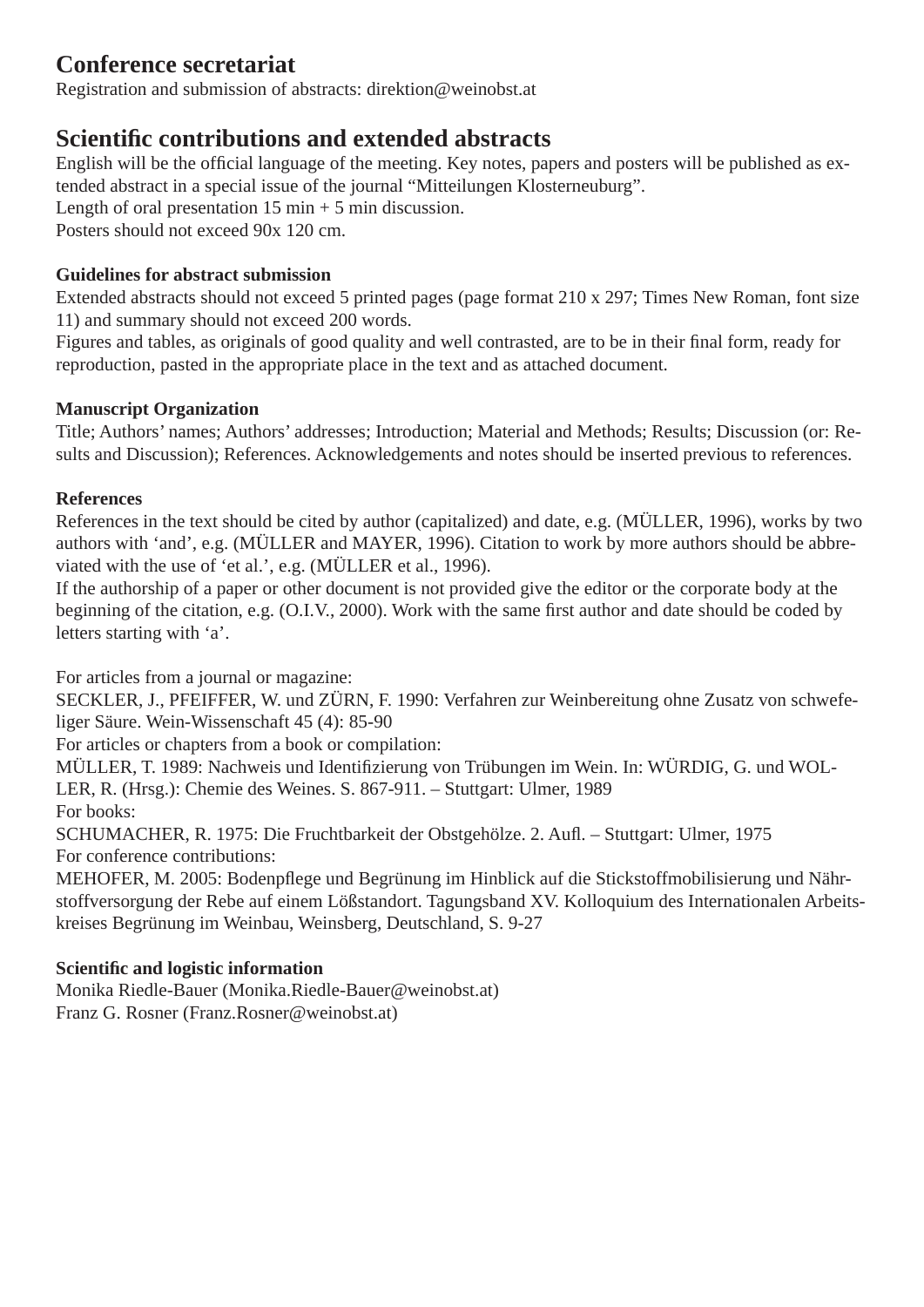## **Public transport**

From **Vienna Schwechat airport to Vienna city center** (Wien Mitte, Landstraße) there are two options:

City Airport Train (CAT) (faster but more expensive) Vienna Airport – Wien Mitte daily from 6.06 am to 11.36 pm every 30 minutes travel time 16 min. Single:  $\bigoplus$  1, return:  $\bigoplus$  7 or

Express train S7 (cheaper but slower)

The express train runs between Vienna Airport and Floridsdorf and makes a number of stops. Vienna Airport – Vienna Floridsdorf daily from 5.23 am to 11.17 pm. You need to get off at the stop Wien Mitte.

### From **Vienna city center (Wien Mitte) to Klosterneuburg**

Underground U 4 (green line) direction Heiligenstadt till stop Heiligenstadt

From there two options

Bus: In front of the station Heiligenstadt sign "Bus nach Klosterneuburg" (Bus to Klosterneuburg) take the next bus (lines 238, 239, 439)

For Hotel Anker, Hotel Schrannenhof, Hotel Alte Mühle get off at stop Kierlinger Bahnhof, Niedermarkt; for hotel Höhenstraße get off at stop Bahnhof Weidling.

For Federal Collage and Research Institute (Conference venue) get off at stop Leopoldsbrücke or

Regional train: S 40 (for schedule see:

http://www.netteam.at/gemeinden/user/32116/dokumente/Linien\_S40-810\_Bahn\_Wien\_FJB\_-\_Tulln Stadt - Absdorf - Krems.pdf ) until stop Klosterneuburg Kierling.; for conference venue and hotels Schrannenhof, Alte Mühle, Anker; for hotel Höhenstraße get of at stop Klosterneuburg Weidling

#### From **Vienna airport (Schwechat) to Vienna Hotel Kaiser Franz Josef** use Express train S7 The express train runs between Vienna Airport and Floridsdorf and makes a number of stops. Vienna Airport – Vienna Floridsdorf daily from 5.23 am to 11.17 pm. You need to get off at stop Handelskai. From there express train S 45 (direction Hütteldorf) till stop Oberdöbling.

### **Tickets**

Tickets for the public transport system can be purchased at www.wienerlinien.at, from ticket machines and from tourist information at the airport.

City airport train (CAT) has its own ticket, which can be purchased at www.cityairporttrain.com, from ticket machines and from tourist information at the airport.

For the journey by CAT until Wien Mitte + travel to Klosterneuburg you will need the CAT ticket + tickets for 2 tariff zones of the public transport system.

For journey by S 7 to Wien Mitte + travel to Klosterneuburg you will need tickets for 3 tariff zones of the public transport system.

For the travel to the hotel Kaiser Franz Josef you will need a ticket for 2 tariff zones.

Please validate the ticket before starting your journey.

## **Taxi from Vienna airport**

To Klosterneuburg pre booked Taxis at around 40 Euro

To Vienna Hotel Kaiser Franz Josef around 32 Euro

Prices in detail and contact addresses of the taxi companies are available at http://www.flughafentaxi-wien.